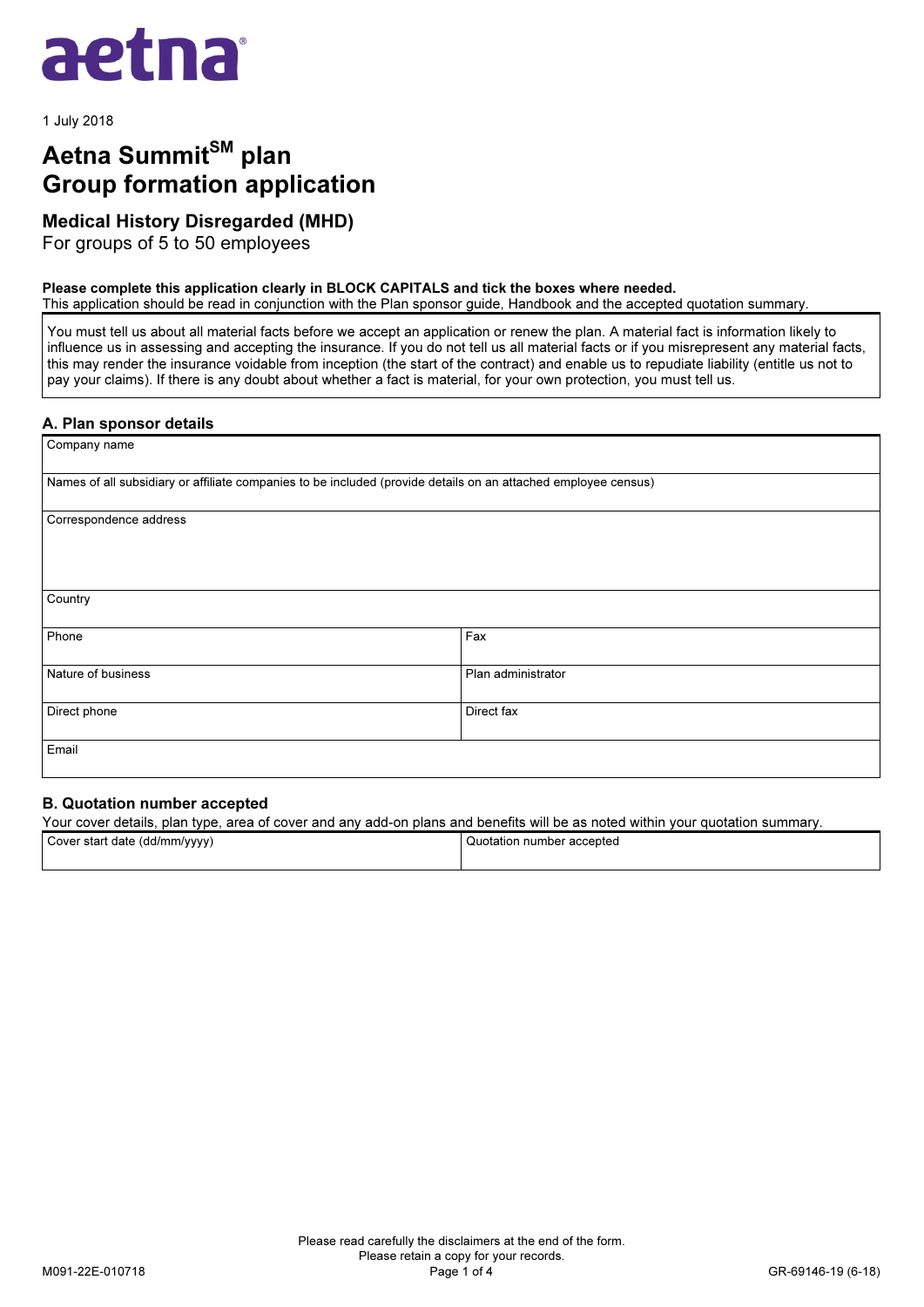# C. Group member eligibility

All the members to be covered on the group plan must be included on a mandatory basis on the application. The company can include all employees, or all employees falling within a particular category as determined by the company (eligible\* employees), on the group plan.

## 1. Please tick an option below:

|   | All employees and their dependants to be included                                    |
|---|--------------------------------------------------------------------------------------|
| в | All employees to be included. Dependants will not be included on this plan           |
|   | All eligible* employees and their dependants to be included                          |
| D | All eligible* employees to be included. Dependants will not be included on this plan |
|   | Other (e.g. If any category has a voluntary element)                                 |

#### 2. If you have selected C, D or E above, please answer the following question:

What are the criteria for employees to be included on the plan? Are there different criteria for different categories?

#### 3. If you have selected C or E above, please answer the following question:

What are the criteria for dependants to be included on the plan? Are there different criteria for different categories?

### 4. Please answer the following question:

Are all employees employed by the Plan Sponsor noted in "A. Plan sponsor details, Company Name"?

## $\Box$  Yes  $\Box$  No

 $\overline{\phantom{a}}$  $\mathbf{L}$ 

 $\overline{a}$ 

If no, explain and provide details on an attached employee listing (census).

Eligible - as defined by you in answer to 2 and 3 above, to be agreed by us.

## D. Payment options

Are there sources of premium other than the Plan Sponsor noted in "A. Plan Sponsor details, Company name"?

#### $\Box$  Yes  $\Box$  No

If yes, explain the source(s) and note it on the employee listing.

|                        | <b>Bank transfer</b> | Cheque or banker's draft |
|------------------------|----------------------|--------------------------|
| Yearly                 |                      |                          |
| <b>Every 6 months*</b> |                      | N/A                      |
| <b>Every 3 months*</b> |                      | N/A                      |

\* A premium loading applies; please contact us for more information.

#### Bank transfers

Bank transfers must be in the currency of the plan. Please make sure that you give the company name and quotation or plan number as the reference for the bank transfer. Please send the payment to 'Aetna Insurance (Hong Kong) Limited' using the details below.

| USD account     |                                 | <b>HKD account</b> |                                 |
|-----------------|---------------------------------|--------------------|---------------------------------|
| Bank name:      | Citibank N.A., Hong Kong Branch | Bank name:         | Citibank N.A., Hong Kong Branch |
| Bank address:   | <b>Champion Tower</b>           | Bank address:      | <b>Champion Tower</b>           |
|                 | 3 Garden Road                   |                    | 3 Garden Road                   |
|                 | Central                         |                    | Central                         |
|                 | Hong Kong                       |                    | Hong Kong                       |
| Account number: | 1085 7300 33                    | Account number:    | 1085 7300 09                    |
| SWIFT code:     | <b>CITIHKHX</b>                 | SWIFT code:        | <b>CITIHKHX</b>                 |

To ensure that the full amount of the payment is received by us, please mark the bank transfer: 'Pay Full Amount' or 'Bank Charges Debit Account'.

#### Cheque or banker's draft

Cheques and banker's drafts must be in the currency of the plan and payable to 'Aetna Insurance (Hong Kong) Limited'. Please make sure that your company name and quotation or plan number are clearly shown on the back of the cheque or banker's draft in case the payment becomes separated from this application.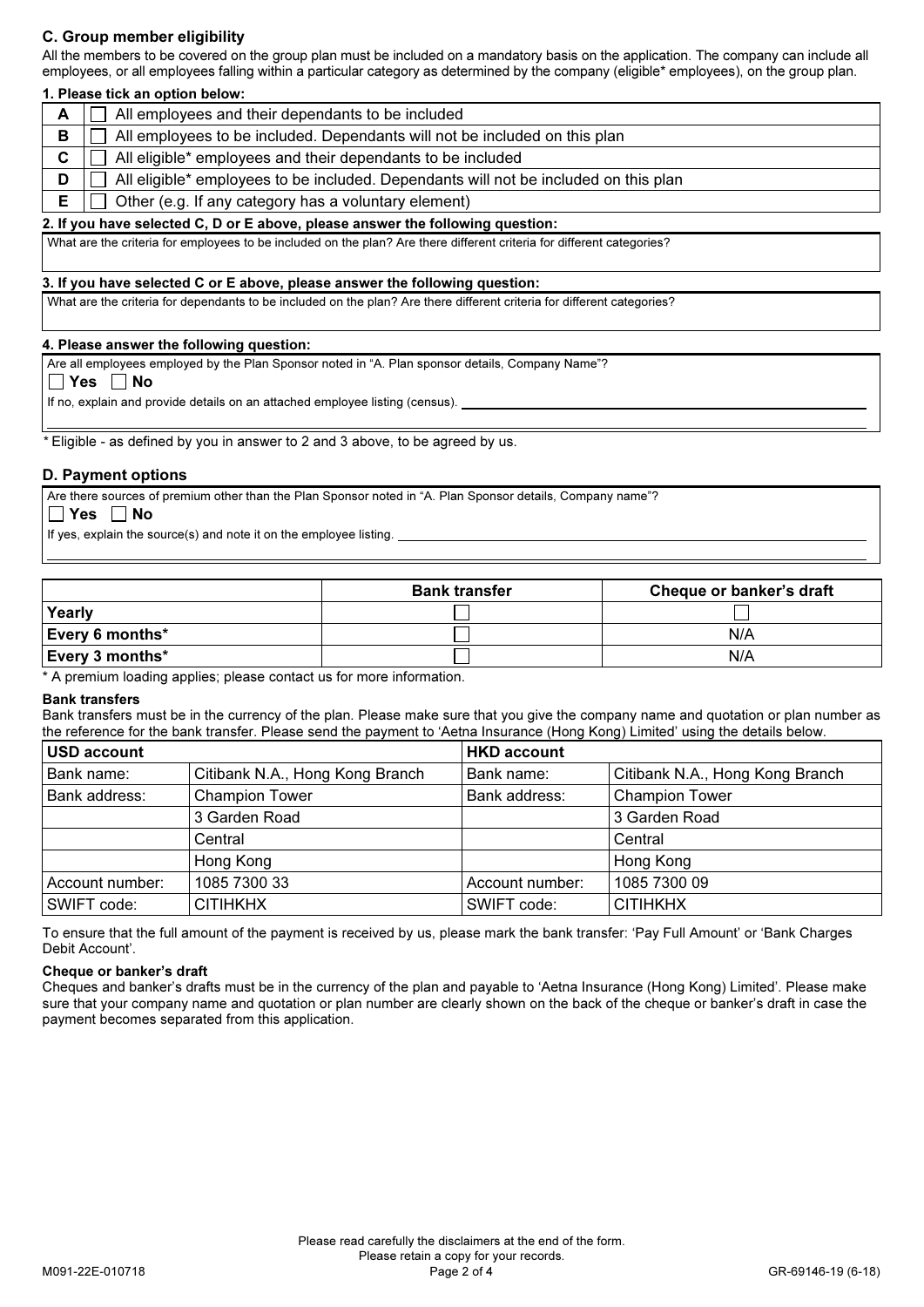# E. Membership adjustments

Every time adjustments are made to the membership a premium change will occur.

How often do you want membership adjustments to be invoiced?

Quarterly – adjustments will be invoiced every 3 months.

 $\Box$  End of year – adjustments will be invoiced at the end of the plan year.

## F. Current and Planned treatment

Please list all members who:

a) will be receiving in-patient or daycare treatment in a hospital at the start date; or

b) will be receiving in-patient or daycare treatment in the future and are aware of this on or before the start date.

| <b>Name</b> | <b>Medical condition</b> | <b>Treatment details</b> |
|-------------|--------------------------|--------------------------|
|             |                          |                          |
|             |                          |                          |
|             |                          |                          |
|             |                          |                          |
|             |                          |                          |
|             |                          |                          |
|             |                          |                          |
|             |                          |                          |
|             |                          |                          |
|             |                          |                          |
|             |                          |                          |
|             |                          |                          |
|             |                          |                          |

Our underwriters may need further information about the details given.

# G. Medical History Disregarded (MHD)

Cover for members under this plan will be based on Medical History Disregarded (MHD) underwriting terms. Cover is subject to our acceptance, and will still be subject to the benefits, terms and conditions of the plan. A moratorium applies to the Travel add-on plan, see the 'Underwriting terms' section in the Aetna Travel plan Benefits Schedule.